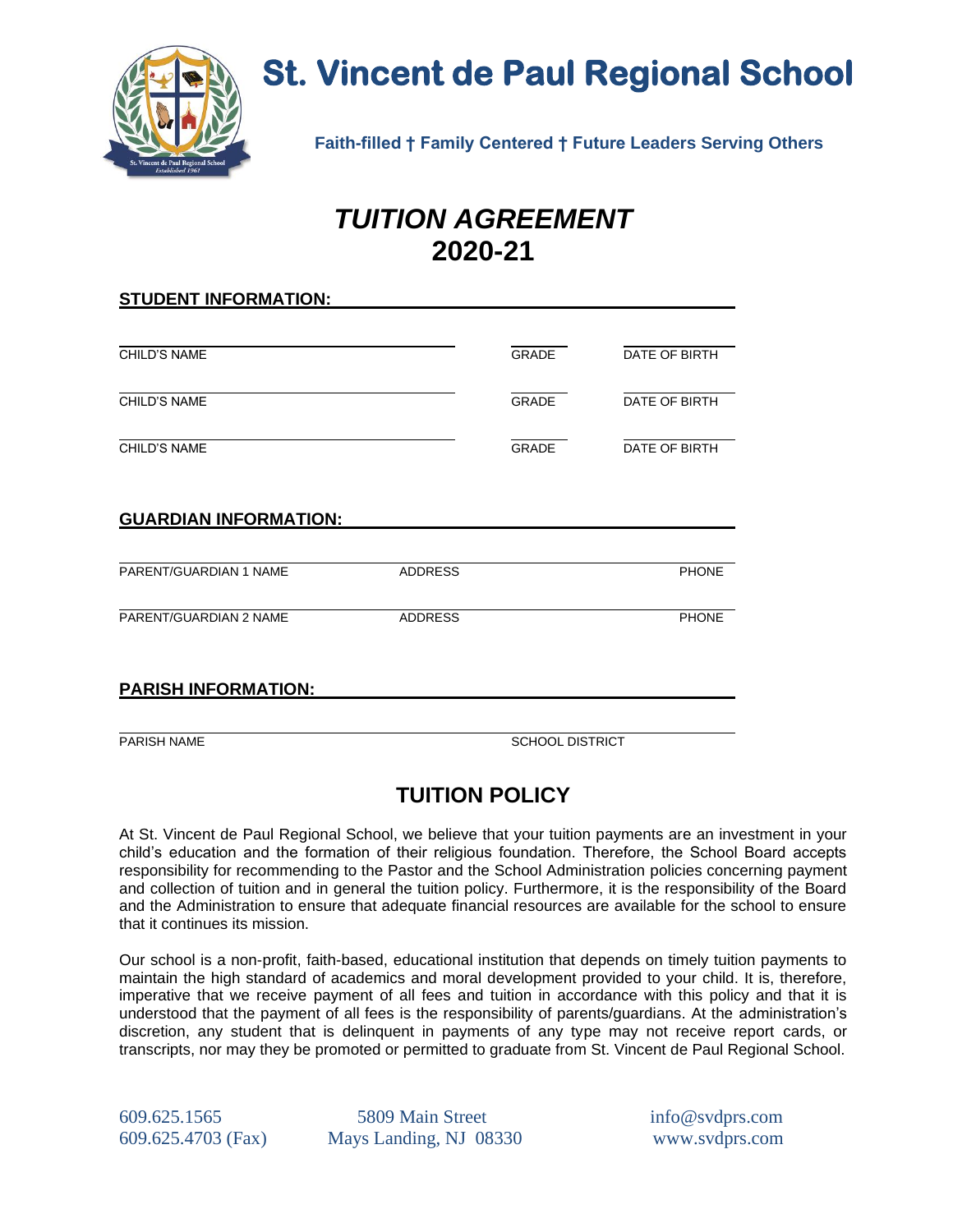|                                                      |         | <b>TUITION RATES</b> |                                                               |
|------------------------------------------------------|---------|----------------------|---------------------------------------------------------------|
| <b>K-8 TUITION:</b>                                  |         |                      |                                                               |
| Parishioner:                                         |         |                      |                                                               |
| FIRST CHILD                                          | \$5,120 | $\Box$               |                                                               |
| <b>SECOND CHILD</b>                                  | \$4,012 | $\Box$               |                                                               |
| THIRD + CHILD                                        | \$3,167 | $\Box$               |                                                               |
| <b>Non-Parishioner:</b>                              |         |                      |                                                               |
| <b>FIRST CHILD</b>                                   | \$6,365 | $\Box$               |                                                               |
| SECOND CHILD                                         | \$5,365 | $\Box$               |                                                               |
| <b>K-8 TUITION TOTAL</b>                             |         |                      | $\frac{1}{2}$                                                 |
| <b>TECHNOLOGY FEE: \$50/student x _____</b>          |         |                      | $\sim$                                                        |
| <b>PRE-K4 TUITION:</b>                               |         |                      |                                                               |
| PRE-K4 FULL TIME \$5,279                             |         |                      |                                                               |
| PRE-K4 PART TIME                                     | \$4,443 | $\Box$ x             |                                                               |
| <b>PART TIME SCHEDULE:</b>                           |         |                      |                                                               |
| 3 - FULL DAYS*                                       |         | $\Box$               | $(Circle)$ M T W<br>TH.<br>F.<br>*Absences may not be made up |
| 5 – HALF DAYS                                        |         | $\Box$               | (7:50 am to 12:00 noon)                                       |
| <b>PRE-K3 TUITION:</b>                               |         |                      |                                                               |
|                                                      |         |                      |                                                               |
| PRE-K3 FULL TIME \$5,330<br>PRE-K3 PART TIME \$4,736 |         |                      |                                                               |
|                                                      |         | $\Box$ x_            |                                                               |
| <b>PART TIME SCHEDULE:</b>                           |         |                      |                                                               |
| 3 - FULL DAYS*                                       |         | $\Box$               | (Circle) M<br>$\mathbf{T}$<br>W<br>TH<br>F.                   |
| 5-HALF DAYS                                          |         | $\Box$               | *Absences may not be made up<br>(7:50 am to 12:00 noon)       |
|                                                      |         |                      |                                                               |
| <b>PRE-K TUITION TOTAL</b>                           |         | \$                   |                                                               |
| (Office use only):                                   |         |                      |                                                               |
| <b>K-8 TUITION SUBTOTAL:</b>                         |         |                      | $\frac{1}{2}$                                                 |
| <b>TECHNOLOGY FEE:</b>                               |         |                      | \$                                                            |
| <b>TUITION ASSISTANCE:</b>                           |         |                      |                                                               |
| <b>SCHOLARSHIP</b>                                   |         |                      |                                                               |
| <b>TUITION TOTAL</b>                                 |         | \$                   |                                                               |

2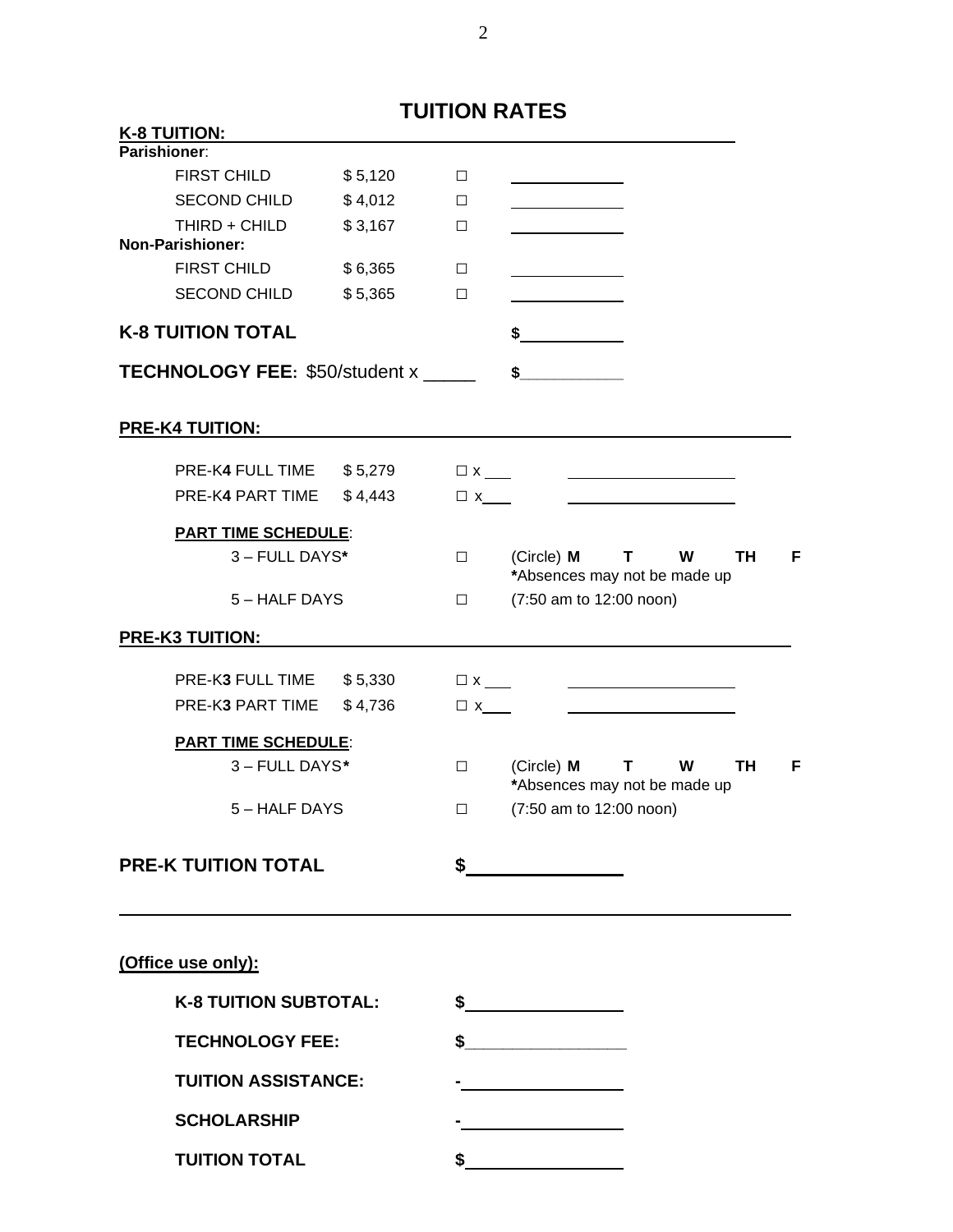#### *TERMS OF AGREEMENT*

#### *Late Registrations*

• Tuition is prorated for students who register after the first day of school.

#### *Late Payments*

• Please alert the school administration *immediately* in the event any changes need to be made to your tuition payment plan to avoid a \$25.00 late payment fee.

#### *Tuition Assistance*

- Tuition Assistance is available. Application must be made through FACTS Management. This is a separate process from registering to pay your tuition. Once applications are received and reviewed by the school administration, you will be notified by letter of your tuition assistance award. Recommendations come from FACTS and will be carefully considered by the school administration.
- In the unfortunate event you are anticipating economic difficulties, for the sake of your family's security, peace of mind, and the general financial stability of our school, we encourage parents /guardians to contact the Principal as soon as possible.

#### *Delinquent Tuition*

• There is no carry-over from previous year's tuition. All tuition must be paid in full before the start of a new school year. There is no admittance to school until all fees are paid.

#### *Refunds*

- Any family that desires to withdraw their student(s) must notify the school in writing of their intentions as soon as possible. If you withdraw your student(s) prior to the first day of school, and have paid the entire year in advance, you will be refunded the entire amount. After the first day of school, tuition is not refunded for the month that they withdraw no matter how many days they attended school.
- To cancel your FACTS account, you are required to contact the St. Vincent de Paul Parish Office at 609-625-2124.

#### *Payment of Fees*

- Registration fees are paid directly to the school at the time of registration and are nonrefundable.
- The purpose of the registration fee is to secure a position for your student(s) in our school. No student can begin the school year if registration and fees are not paid in full.